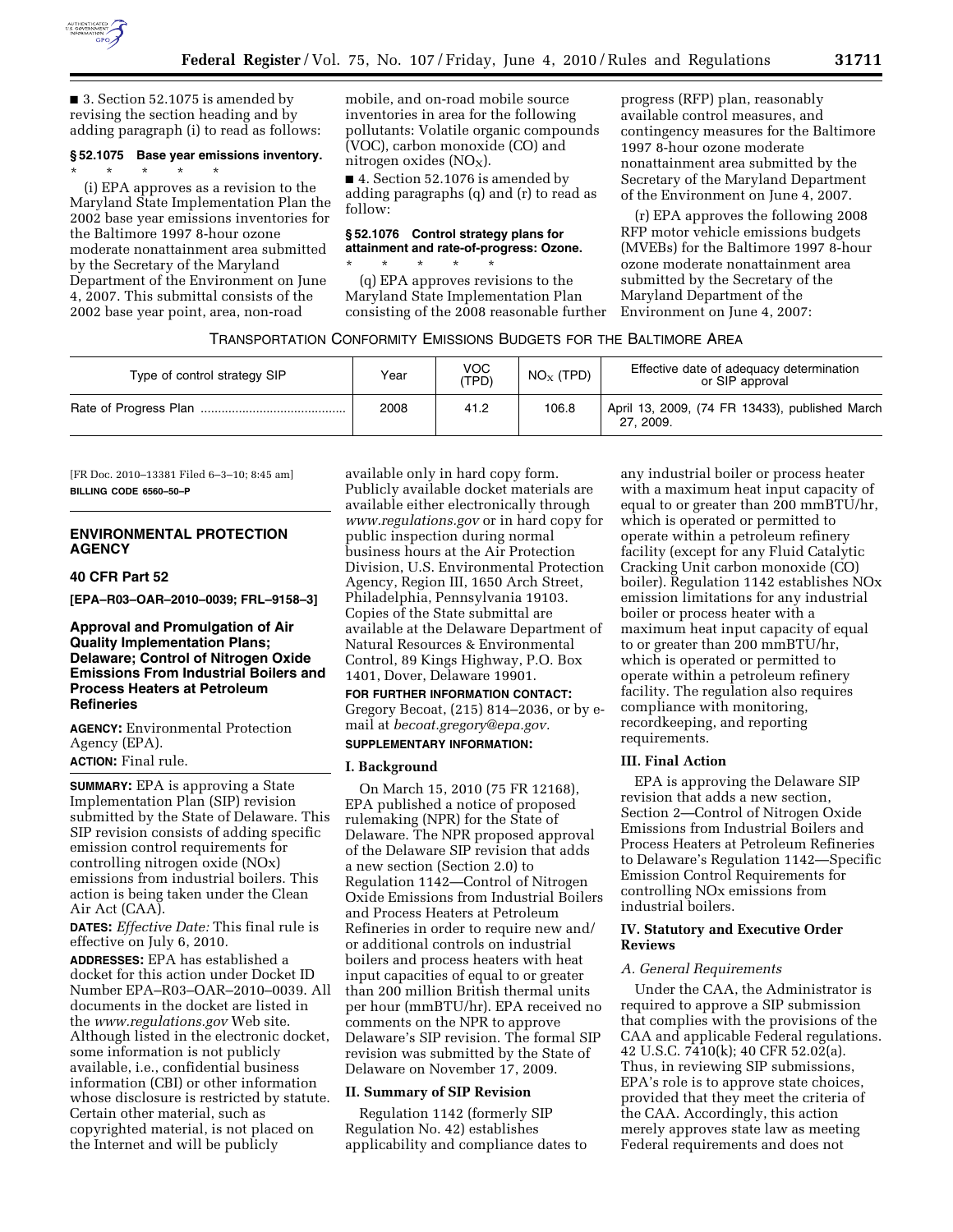impose additional requirements beyond those imposed by state law. For that reason, this action:

• Is not a "significant regulatory action'' subject to review by the Office of Management and Budget under Executive Order 12866 (58 FR 51735, October 4, 1993);

• Does not impose an information collection burden under the provisions of the Paperwork Reduction Act (44 U.S.C. 3501 *et seq.*);

• Is certified as not having a significant economic impact on a substantial number of small entities under the Regulatory Flexibility Act (5 U.S.C. 601 *et seq.*);

• Does not contain any unfunded mandate or significantly or uniquely affect small governments, as described in the Unfunded Mandates Reform Act of 1995 (Public Law 104–4);

• Does not have federalism implications as specified in Executive Order 13132 (64 FR 43255, August 10, 1999);

• Is not an economically significant regulatory action based on health or safety risks subject to Executive Order 13045 (62 FR 19885, April 23, 1997);

• Is not a significant regulatory action subject to Executive Order 13211 (66 FR 28355, May 22, 2001);

• Is not subject to requirements of Section 12(d) of the National Technology Transfer and Advancement Act of 1995 (15 U.S.C. 272 note) because application of those requirements would be inconsistent with the CAA; and

• Does not provide EPA with the discretionary authority to address, as appropriate, disproportionate human health or environmental effects, using practicable and legally permissible methods, under Executive Order 12898 (59 FR 7629, February 16, 1994).

In addition, this rule does not have tribal implications as specified by Executive Order 13175 (65 FR 67249, November 9, 2000), because the SIP is not approved to apply in Indian country located in the state, and EPA notes that it will not impose substantial direct costs on tribal governments or preempt tribal law.

## *B. Submission to Congress and the Comptroller General*

The Congressional Review Act, 5 U.S.C. 801 *et seq.,* as added by the Small Business Regulatory Enforcement Fairness Act of 1996, generally provides that before a rule may take effect, the agency promulgating the rule must submit a rule report, which includes a copy of the rule, to each House of the Congress and to the Comptroller General of the United States. EPA will submit a report containing this action and other required information to the U.S. Senate, the U.S. House of Representatives, and the Comptroller General of the United States prior to publication of the rule in the **Federal Register.** A major rule cannot take effect until 60 days after it is published in the **Federal Register.**  This action is not a "major rule" as defined by 5 U.S.C. 804(2).

#### *C. Petitions for Judicial Review*

Under section 307(b)(1) of the CAA, petitions for judicial review of this action must be filed in the United States Court of Appeals for the appropriate circuit by August 3, 2010. Filing a petition for reconsideration by the Administrator of this final rule does not affect the finality of this action for the purposes of judicial review nor does it extend the time within which a petition for judicial review may be filed, and

shall not postpone the effectiveness of such rule or action.

This action, pertaining to the State of Delaware's Regulation 1142—Specific Emission Control Requirements for controlling NOx emissions from industrial boilers, may not be challenged later in proceedings to enforce its requirements. (*See* section 307(b)(2).)

### **List of Subjects in 40 CFR Part 52**

Environmental protection, Air pollution control, Incorporation by reference, Nitrogen dioxide, Ozone, Particulate matter, Reporting and recordkeeping requirements.

Dated: May 21, 2010.

### **William C. Early,**

*Acting Regional Administrator, Region III.* 

■ 40 CFR part 52 is amended as follows:

## **PART 52—[AMENDED]**

■ 1. The authority citation for part 52 continues to read as follows:

**Authority:** 42 U.S.C. 7401 *et seq.* 

#### **Subpart I—Delaware**

■ 2. In § 52.420, the table in paragraph (c) is amended by:

■ A. Removing the title entry for Regulation No. 42—Specific Emission Control Requirements and adding in its place a title entry for Regulation 1142; and

■ B. Adding an entry for Section 2.0.

The amendments read as follows:

#### **§ 52.420 Identification of plan.**

\* \* \* \* \*  $(c) * * * *$ 

#### EPA-APPROVED REGULATIONS IN THE DELAWARE SIP

| State citation                                                                      | Title/subject                              | State effective<br>date | EPA approval date                                              | Additional explanation                                                                                                                                |  |  |  |  |  |  |
|-------------------------------------------------------------------------------------|--------------------------------------------|-------------------------|----------------------------------------------------------------|-------------------------------------------------------------------------------------------------------------------------------------------------------|--|--|--|--|--|--|
| Regulation 1142–Specific Emission Control Requirements (Formerly Regulation No. 42) |                                            |                         |                                                                |                                                                                                                                                       |  |  |  |  |  |  |
| Section 2.0                                                                         | Specific Emission Control<br>Requirements. | 11/11/09                | 6/4/10<br>Insert page number<br>where the document<br>begins]. | Emission limitations for any industrial boiler or proc-<br>ess heater with a maximum heat input capacity<br>of equal to or greater than 200 mmBTU/hr. |  |  |  |  |  |  |
|                                                                                     |                                            |                         |                                                                |                                                                                                                                                       |  |  |  |  |  |  |